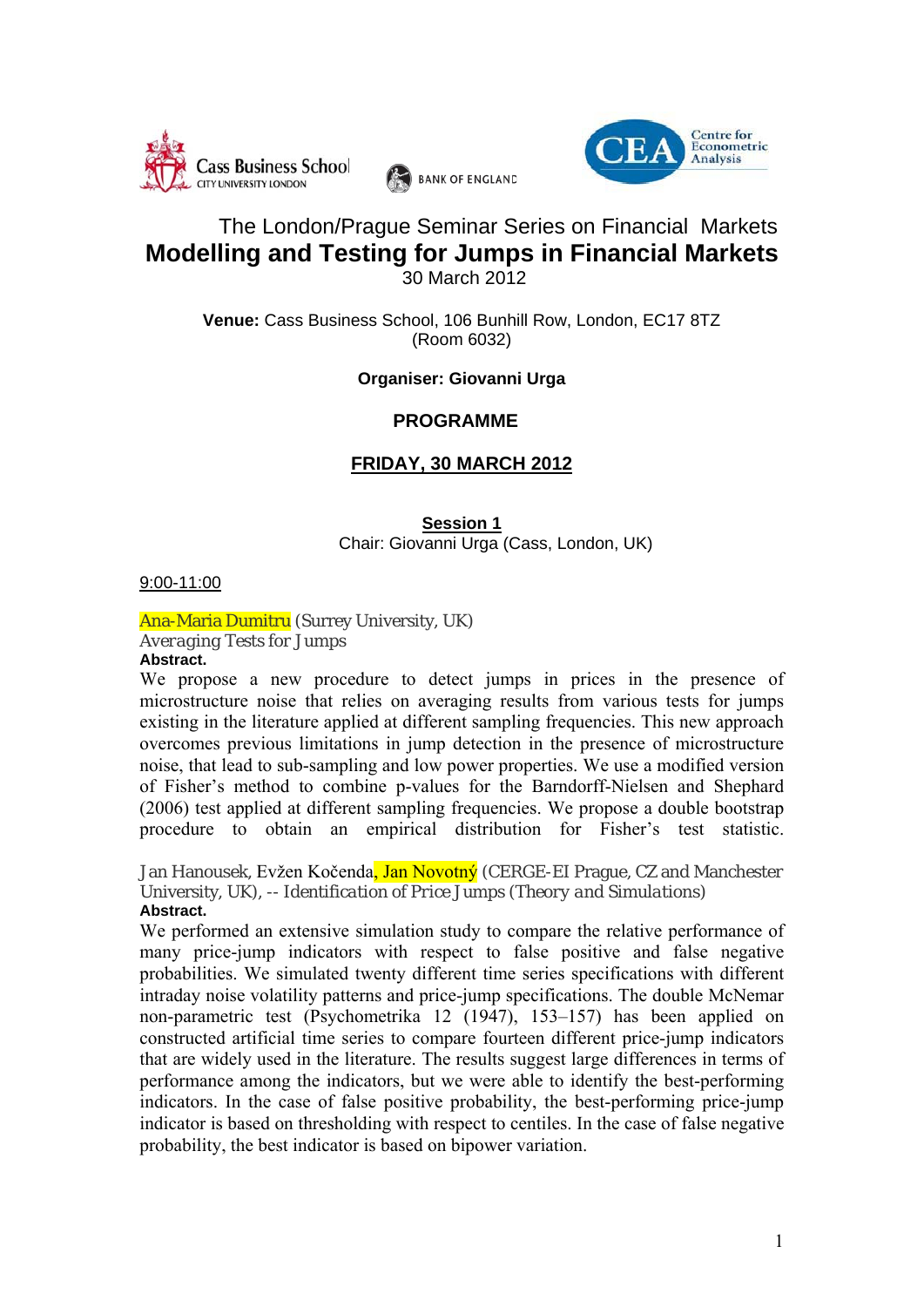Vincenzo Maini (CEA, Cass Business School, UK) and Giovanni Urga (CEA, Cass Business School, UK)

*The Liquidity to Price Transmission Mechanism: A Combination of Nonparametric Tests for Jumps*

### **Abstract.**

In this paper, we propose a new approach to the determination of co-jumps using a combination of the most common nonparametric tests in the literature and study the transmission mechanism between liquidity and asset price dynamics. The methodology used allows us to assess the co-existance of endogenous and exogenous jumps and to detect spurious co-jumps in the series. Using data from EUR/USD FX, sampled at high frequency, we find evidence of contemporaneous and lagged cojumps between available liquidity and underlying price.

11.00 -11.30 BREAK

## **Session 2** Chair: Jan Hanousek (CERGE-EI, Prague, CZ)

### 11:30-13:30

Jan Hanousek, Evžen Kočenda (CERGE-EI, Prague) Jan Novotný *Price Jumps: Performance Evaluation and Stock Markets Empirics*  **Abstract.** 

We perform a non-parametric evaluation of performance of a broad class of pricejump indicators. We simulate twenty different time-series specifications with different intraday noise volatility patterns and price-jump specifications. With the McNemar test we compare fourteen different price-jump indicators with respect to false positive and false negative probabilities. The results provide two indicators that dominate others and further suggest large differences among the indicators in terms of their accuracy to detect price jumps. We complement our simulation analysis by empirical application on nine stock market indices from both mature and emerging markets. The application supports performance differences between the price jump indicators and their tendency to cluster according to the number of price jumps per month they detect while the actual overlap between the detected price jumps is very low. Stability in the detected numbers of price jumps over time suggests that the recent financial crisis did not change the overall jumpiness of the stock markets.

Massimiliano Caporin, Eduardo Rossi (Pavia University, Italy) and Paolo Santucci de Magistris.

#### *Volatility Jumps and their Economic Determinants* **Abstract.**

The volatility of financial returns is characterized by rapid and large increments. We propose an extension of Heterogeneous Autoregressive model for estimating the presence of jumps in volatility, using the realized-range measure as a volatility proxy. By focusing on a set of 36 NYSE stocks, we show that there is a positive probability of jumps in volatility. We analyze the dependence between a common factor in the volatility jumps on a set of financial covariates (VIX, S&P500 volume, credit-default swap, and federal fund rates). We observe that credit-default swap on US banks